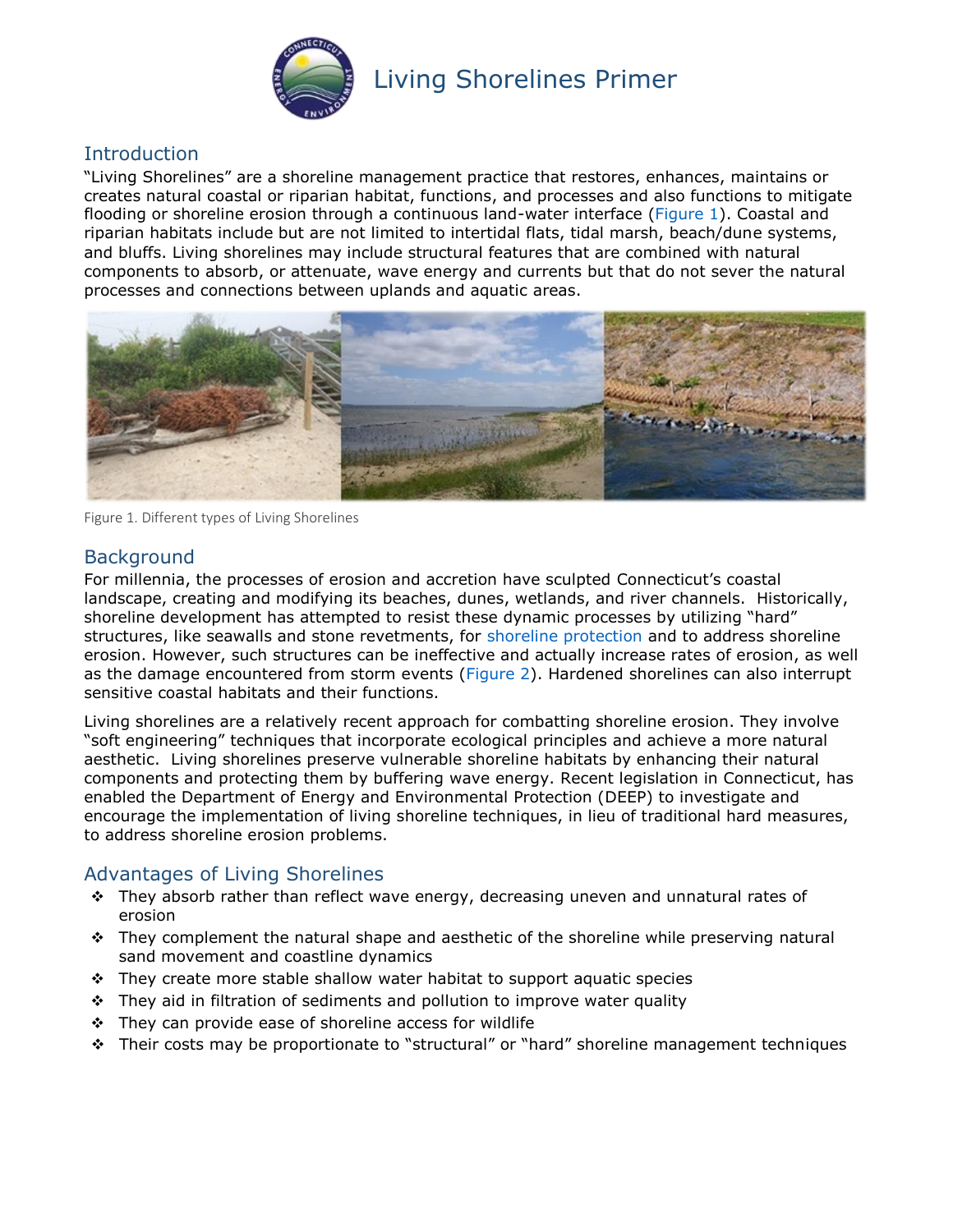

Figure 2. Photo of coastal storm damage taken by DEMHS on 08/30/2011 following Tropical Storm Irene

#### <span id="page-1-0"></span>Regulatory Principles

Connecticut's Coastal Management Act ([CCMA\)](https://www.cga.ct.gov/current/pub/chap_444.htm) establishes [goals and policies](https://www.cga.ct.gov/current/pub/chap_444.htm#sec_22a-92) to preserve and manage navigation, water-dependent uses, and coastal resources. CCMA also includes a policy that coastal planning consider the potential impact of flooding and erosion patterns on coastal development and a policy for areas within the coastal boundary to maintain the natural relationship between eroding and depositional coastal landforms and promote nonstructural mitigation measures to minimize the adverse impacts of erosion and sedimentation. Accordingly, CCMA policy identifies several criteria that must be met in order for structural solutions to be permissible "where there is no feasible, less environmentally damaging alternative and where all reasonable mitigation measures and techniques have been provided to minimize adverse environmental impacts. $^{\prime\prime 1}$  $^{\prime\prime 1}$  $^{\prime\prime 1}$ 

CCMA was amended in 2012 by [P.A.12-101](https://portal.ct.gov/-/media/DEEP/coastal-resources/coastal_management/PA12-101Guidance.pdf?la=en), "An Act Concerning the Coastal Management Act and Shoreline Flood and Erosion Control Structures," which introduced the implementation of living shorelines in coastal management. The act includes living shorelines [techniques](https://portal.ct.gov/-/media/DEEP/coastal-resources/coastal_management/Living_Shorelines/LS_Techniques.pdf?la=en) that maintain or restore costal resources and habitat as a "feasible, less environmentally damaging alternative" for sedimentation and erosion control, and it excludes any activity, including living shorelines projects, for which the primary purpose or effect is restoration or enhancement of tidal wetlands, beaches, dunes, or intertidal flats, from the definition of a shoreline flood and erosion control structure [\(Figure 3\)](#page-3-0).<sup>[1](https://www.cga.ct.gov/current/pub/chap_444.htm#sec_22a-92)[,2](https://www.cga.ct.gov/current/pub/chap_444.htm#sec_22a-109)</sup> Living shorelines are also identified as an innovative and low-impact approach to shoreline protection and adaptation to sea level rise in Connecticut General Statutes (CGS) section [22a-363h,](https://www.cga.ct.gov/current/pub/chap_446i.htm#sec_22a-363h) which was established by this act.

#### <span id="page-1-1"></span>Permit Process

CCMA specifies that to be considered a less environmentally damaging alternative, living shoreline techniques must maintain or restore coastal resources and habitat in addition to providing shoreline protection. Consistent with the [goals and policies](https://www.cga.ct.gov/current/pub/chap_444.htm#sec_22a-92) of CCMA, review of proposed living shoreline projects requires consideration of their effect on:

- Naturally eroding shorelands
- Longshore sediment transport
- Patterns of shoreline erosion and accretion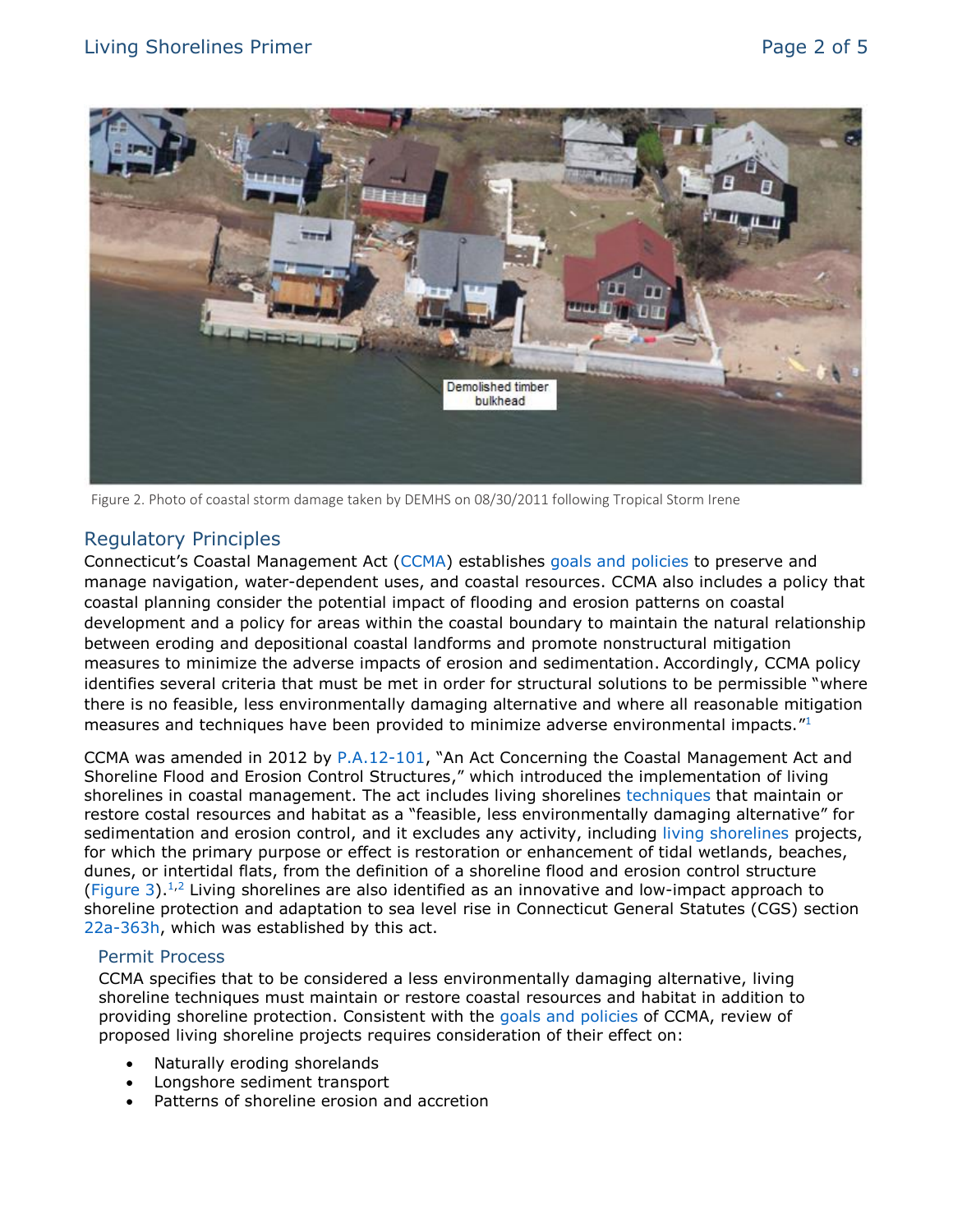- Intertidal flats
- Existing tidal wetlands
- Wildlife, finfish & shellfish habitat
- Public access
- Navigation

Therefore, the [permit process](https://portal.ct.gov/-/media/DEEP/coastal-resources/coastal_management/Living_Shorelines/LS_PermitProcess.pdf?la=en) for living shorelines varies, depending on circumstances of the site, since all projects and potential sites are unique. Pre-application coordination with DEEP Land & Water Resources Division (LWRD) [staff](https://portal.ct.gov/-/media/DEEP/coastal-resources/coastal_management/LWRDstaffcontacts.pdf?la=en) is still strongly recommended.

Living shoreline projects that are proposed waterward of the Coastal Jurisdiction Line [\(CJL\)](https://portal.ct.gov/DEEP/Coastal-Resources/Coastal-Permitting/Coastal-Jurisdiction-Line-Fact-Sheet) or within tidal wetlands in Connecticut require authorization from LWRD. New living shoreline projects that provide shoreline protection and maintain or restore coastal resources and habitat, including their functions and process, or are proposed to replace existing "hard" shoreline structures that were either previously authorized or completed prior to January 1, 1995, may be eligible for expedited approval through the Certificate of Permission [\(COP\)](https://portal.ct.gov/DEEP/Permits-and-Licenses/Permitting-Factsheets/Short-Permit-Process-Fact-Sheet) authorization process pursuant to CGS sections [22a-363b](https://www.cga.ct.gov/current/pub/chap_446i.htm#sec_22a-363b) and [22a-363h.](https://www.cga.ct.gov/current/pub/chap_446i.htm#sec_22a-363h) A COP application is processed within 90 days or less, and the process does not include public notice or hearing requirements.

A Structures, Dredging and Fill and Tidal Wetlands [\(SDF/TWSD\)](https://portal.ct.gov/DEEP/Coastal-Resources/Coastal-Permitting/Coastal-Permitting) permit process pursuant to CGS sections [22a-361](https://www.cga.ct.gov/current/pub/chap_446i.htm#sec_22a-361) and [22a-32](https://www.cga.ct.gov/current/pub/chap_440.htm#sec_22a-32) may be warranted in cases where a living shoreline is proposed by multiple property owners or the potential for adverse impacts to coastal resources, navigation, or aquaculture requires more extensive evaluation. The SDF/TWSD application is more comprehensive than the COP application; thus, it requires more time to process than a COP. Processing times and level of coordination are contingent on the size, complexity and scope of the intended project.

#### Coordination & Review

Any activity proposed within an SDF/TWSD application, including living shorelines, requires consultation with the Bureau of Aquaculture within the Department of Agriculture and several local commissions, including Harbor, Shellfish, and Conservation commissions, prior to submission of the application to DEEP. The application process also requires certification of a public notice of the application from the applicant upon submission to DEEP and a subsequent public notice of tentative determination from DEEP, which includes a public comment period. If the primary purpose or effect of a proposed living shoreline is to provide tidal wetlands or other coastal resource restoration or enhancement, the DEEP Commissioner may waive or reduce any application fee at their discretion in accordance with CGS section 22-361(a)(2).

A living shoreline installation proposed waterward of the CJL typically requires a [Section 404](https://www.epa.gov/cwa-404/permit-program-under-cwa-section-404)  [Permit](https://www.epa.gov/cwa-404/permit-program-under-cwa-section-404) from the U.S. Army Corps of Engineers [\(USACE\)](https://www.nae.usace.army.mil/Missions/Regulatory/). The work may be eligible for authorization under one of the USACE's [General Permits](https://www.nae.usace.army.mil/Missions/Regulatory/State-General-Permits/Connecticut-General-Permit/) for the State of Connecticut. If USACE authorization is required, the State's Section 401 Water Quality Certificate (WQC) is integrated into the COP and SDF/TWSD authorization process. For a USACE jurisdiction determination regarding Section 404, the applicant should consult directly with the [USACE.](https://www.nae.usace.army.mil/Missions/Regulatory/) For questions on DEEP's regulatory review process, contact LWRD [staff.](https://portal.ct.gov/-/media/DEEP/coastal-resources/coastal_management/LWRDstaffcontacts.pdf?la=en) Local permitting may also be required for projects proposed waterward of the CJL. Contact the appropriate local municipal planning office for guidance.

#### Municipal Guidance

Coastal municipalities review coastal site plans for living shoreline projects located fully or partially within the coastal boundary and landward of mean high water in accordance with CCMA requirements.<sup>[2,](https://www.cga.ct.gov/current/pub/chap_444.htm#sec_22a-109)[3](https://www.cga.ct.gov/current/pub/chap_444.htm#sec_22a-101)[,4](https://www.cga.ct.gov/current/pub/chap_444.htm#sec_22a-105)</sup> The term "living shoreline" is not included in the legal definition of a shoreline flood and erosion control structure ONLY when its **primary purpose or effect** is the restoration or enhancement of tidal wetlands, beaches, dunes or intertidal flats [\(Figure 3\)](#page-3-0). Therefore, to be consistent with CGS section 22a-109(c)(2) a living shoreline must: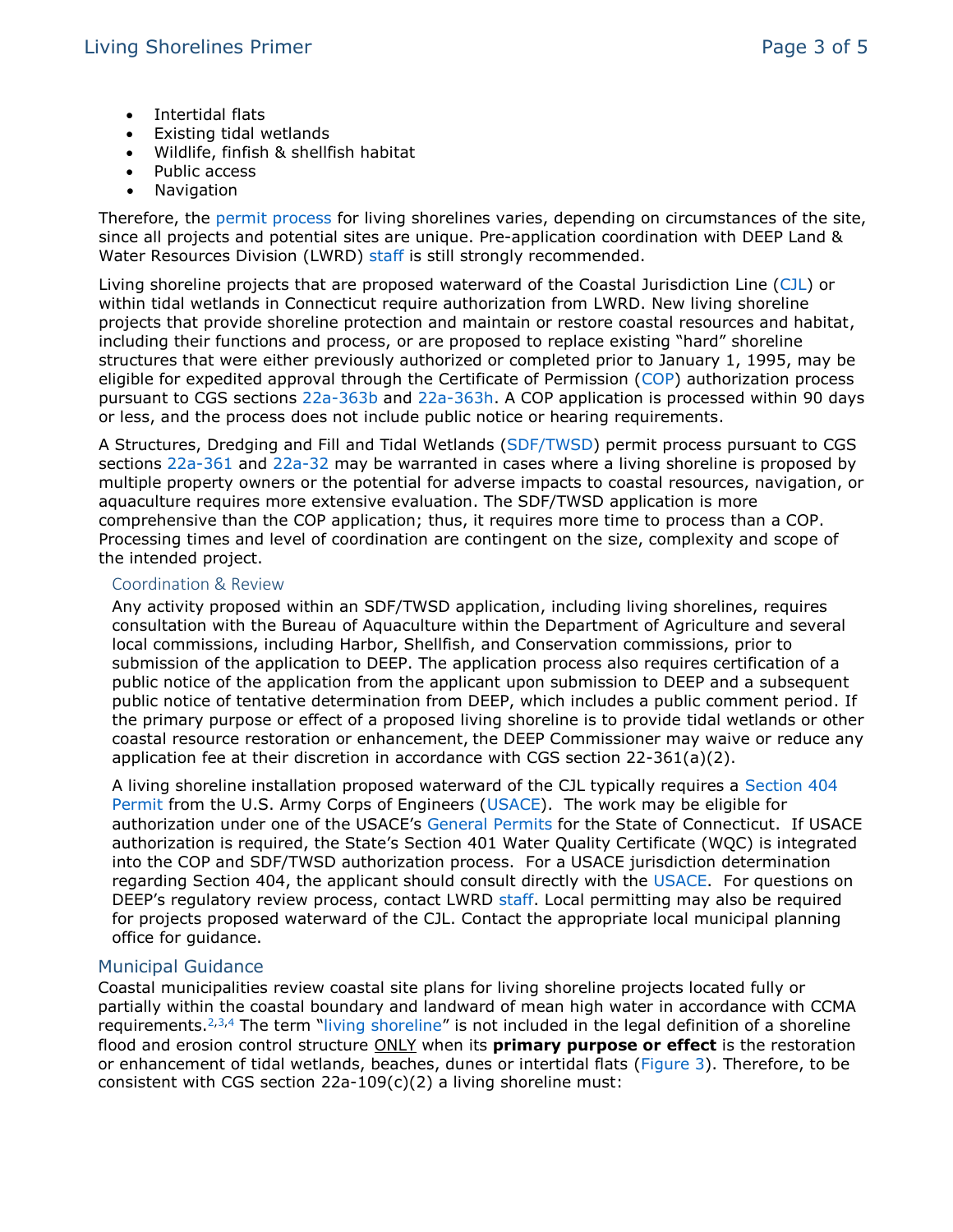- Principally restore or enhance natural coastal or riparian habitat features, functions, and processes;
- Maintain the natural processes and connections between uplands and aquatic areas;
- Not have the primary purpose or effect of controlling flooding or erosion from tidal, coastal, or navigable waters; and,
- Not be used to retain, expand, or create yard space or developable land.

# Living Shoreline vs. Flood & Erosion Control Structure

### Living Shoreline

- **Maintains the connectivity of** land and aquatic areas
- Restores or enhances breeding.  $+$ nesting, foraging, and refuge area
- **Sequesters nutrients and** pollutants, improving water quality
	- **Absorbs wave energy**
- **Helps diffuse storm surge** 
	- **Promotes landward sedime** deposition
- Provides a nature-based reme to erosion

#### **Hard Structures/FECS**

- Severs the connectivity of land and aquatic areas
- **Provides insignificant, if any** habitat value for fish or wildlife
- **Provides no ecosystem services Reflects and amplifies wave** energy and storm surge
- Impedes tidal or current flow and flood waters
	- **Disrupts natural erosion and** deposition processes
	- **Increases erosion directly** waterward and adjacent to the **structure**

<span id="page-3-0"></span>Figure 3. Functional differences between a living shoreline and a flood & erosion control structure

If a proposed living shoreline does not meet all of the resource restoration or enhancement criteria, then in accordance with CGS sections 22a-109(a) and 22a-109(d), the coastal site plan:

- 1. Shall be referred to DEEP and consideration given to any comments and recommendations that DEEP submits in response before final action is taken; and,
- 2. Shall be approved only if the record demonstrates and the commission makes specific written findings that:
	- a. such structure is necessary and unavoidable for the protection of:
		- i. infrastructural facilities, cemetery or burial grounds,
		- ii. water-dependent uses being fundamental to habitability or the primary use of such property; or,
		- iii. inhabited structures or structure additions constructed as of January 1, 1995;
	- b. there is no feasible, less environmentally damaging alternative; AND,